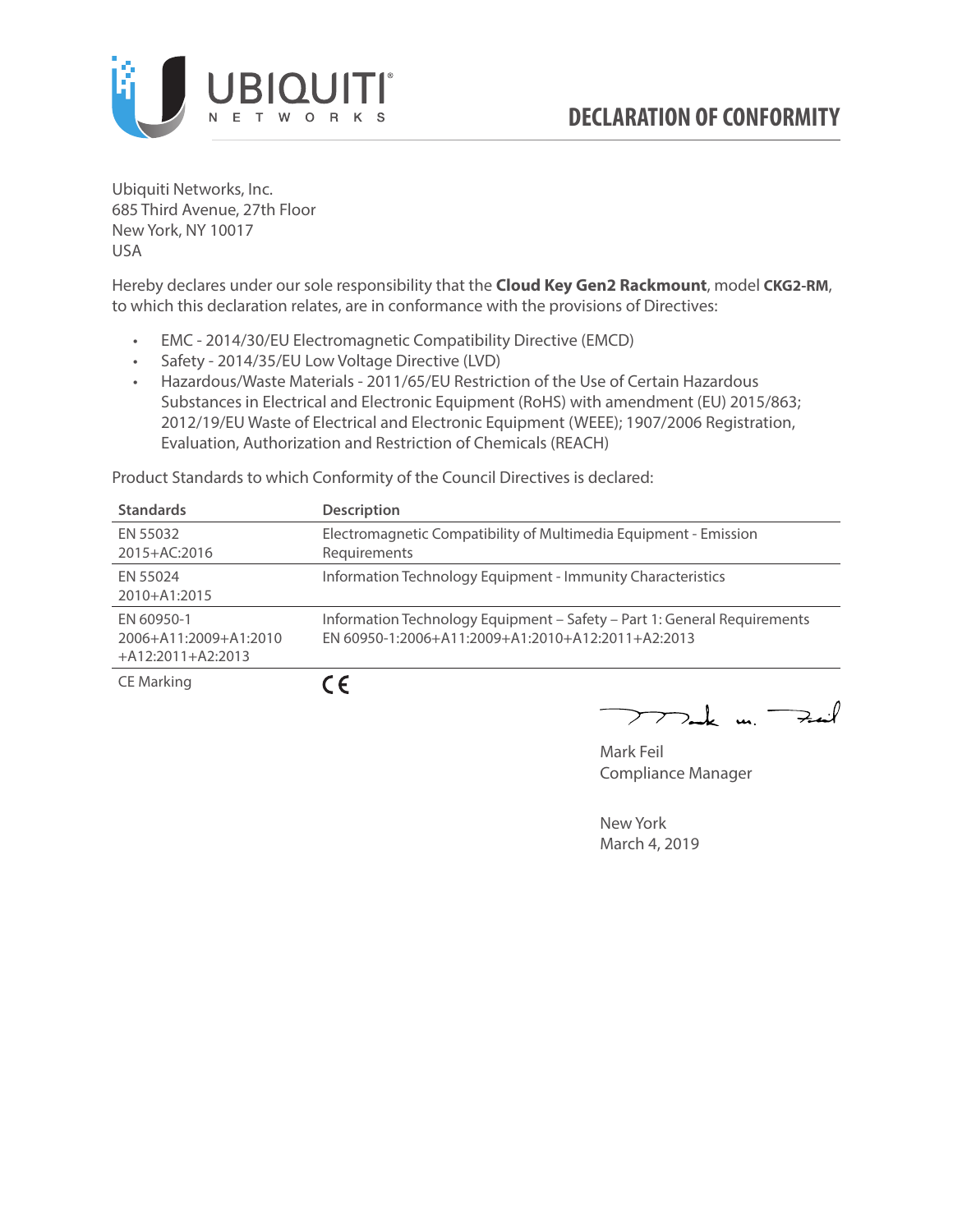

# **български** [Bulgarian]

С настоящото UBIQUITI NETWORKS декларира, че това устройство CKG2-RM е в съответствие със съществените изисквания и други приложими разпоредби на Директиви 2014/30/ЕС, 2014/35/ЕС.

## **Hrvatski** [Croatian]

UBIQUITI NETWORKS ovim putem izjavljuje da je ovaj uređaj CKG2-RM sukladan osnovnim zahtjevima i ostalim bitnim odredbama Direktiva 2014/30/EU, 2014/35/EU.

# **Čeština** [Czech]

UBIQUITI NETWORKS tímto prohlašuje, že toto CKG2-RM zařízení, je ve shodě se základními požadavky a dalšími příslušnými ustanoveními směrnic 2014/30/EU, 2014/35/EU.

### **Dansk** [Danish]

Hermed, UBIQUITI NETWORKS, erklærer at denne CKG2-RM enhed, er i overensstemmelse med de væsentlige krav og øvrige relevante krav i direktiver 2014/30/EU, 2014/35/EU.

### **Nederlands** [Dutch]

Hierbij verklaart UBIQUITI NETWORKS, dat deze CKG2-RM apparaat, in overeenstemming is met de essentiële eisen en de andere relevante bepalingen van richtlijnen 2014/30/EU, 2014/35/EU.

### **English**

Hereby, UBIQUITI NETWORKS, declares that this CKG2-RM device, is in compliance with the essential requirements and other relevant provisions of Directives 2014/30/EU, 2014/35/EU.

## **Eesti keel** [Estonian]

Käesolevaga UBIQUITI NETWORKS kinnitab, et antud CKG2-RM seade, on vastavus olulistele nõuetele ja teistele asjakohastele sätetele direktiivide 2014/30/EL, 2014/35/EL.

## **Suomi** [Finnish]

Täten UBIQUITI NETWORKS vakuuttaa, että tämä CKG2-RM laite, on yhdenmukainen olennaisten vaatimusten ja muiden sitä koskevien direktiivien 2014/30/EU, 2014/35/EU.

## **Français** [French]

Par la présente UBIQUITI NETWORKS déclare que l'appareil CKG2-RM, est conforme aux exigences essentielles et aux autres dispositions pertinentes des directives 2014/30/UE, 2014/35/UE.

## **Deutsch** [German]

Hiermit erklärt UBIQUITI NETWORKS, dass sich dieses CKG2-RM Gerät, in Übereinstimmung mit den grundlegenden Anforderungen und den anderen relevanten Vorschriften der Richtlinien 2014/30/EU, 2014/35/EU befindet.

## **Ελληνικά** [Greek]

Δια του παρόντος, UBIQUITI NETWORKS, δηλώνει ότι αυτή η συσκευή CKG2-RM, είναι σε συμμόρφωση με τις βασικές απαιτήσεις και τις λοιπές σχετικές διατάξεις των οδηγιών 2014/30/EE, 2014/35/EE.

## **Magyar** [Hungarian]

Ezennel UBIQUITI NETWORKS kijelenti, hogy ez a CKG2-RM készülék megfelel az alapvető követelményeknek és más vonatkozó 2014/30/EU, 2014/35/EU irányelvek rendelkezéseit.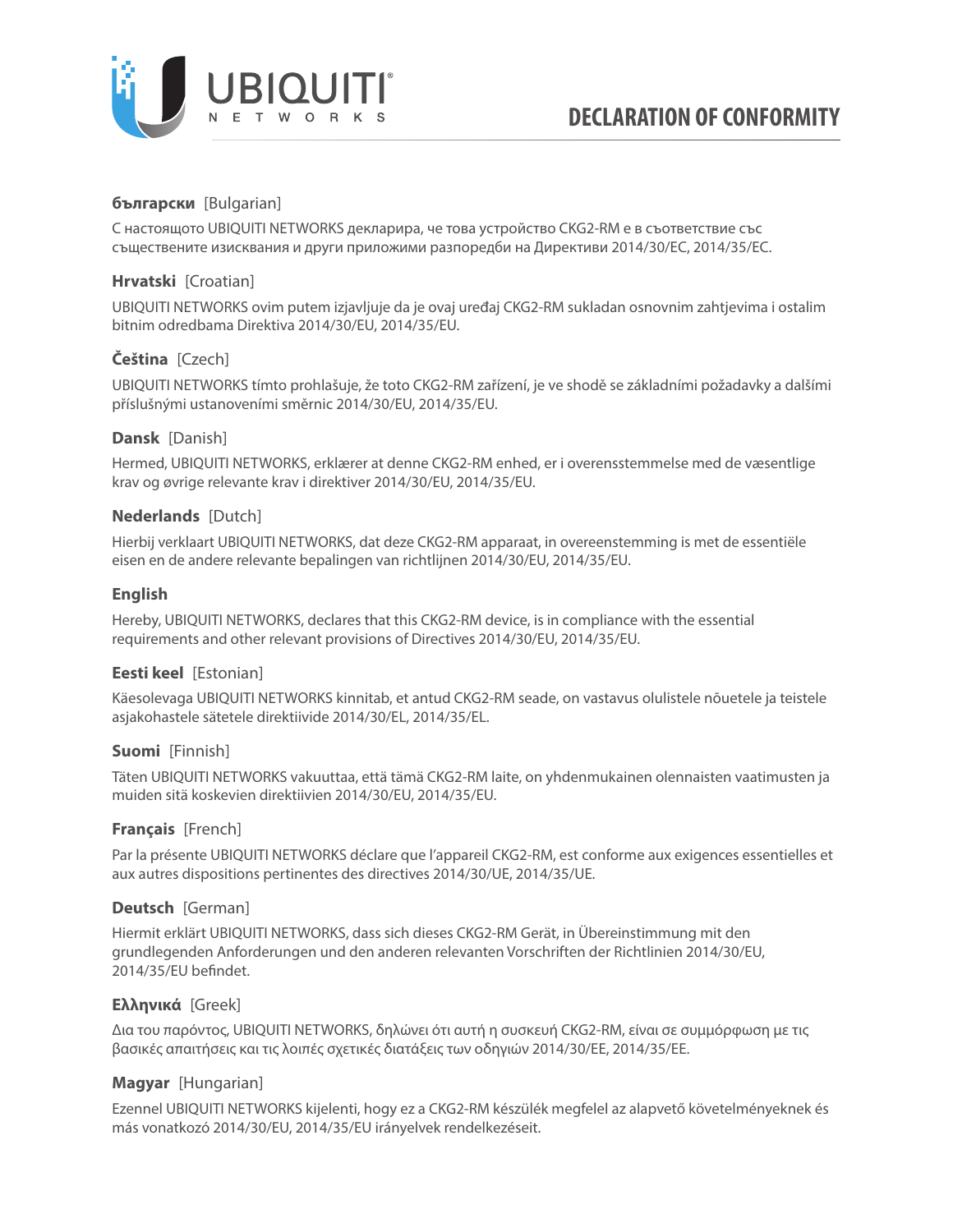

## **Íslenska** [Icelandic]

Hér, UBIQUITI NETWORKS, því yfir að þetta CKG2-RM tæki er í samræmi við grunnkröfur og önnur viðeigandi ákvæði tilskipana 2014/30/ESB, 2014/35/ESB.

### **Italiano** [Italian]

Con la presente, UBIQUITI NETWORKS, dichiara che questo dispositivo CKG2-RM, è conforme ai requisiti essenziali ed alle altre disposizioni pertinenti delle direttive 2014/30/UE, 2014/35/UE.

### **Latviešu valoda** [Latvian]

Ar šo, UBIQUITI NETWORKS, deklarē, ka CKG2-RM ierīce, ir saskaņā ar būtiskajām prasībām un citiem attiecīgiem noteikumiem Direktīvās 2014/30/ES, 2014/35/ES.

### **Lietuvių kalba** [Lithuanian]

UBIQUITI NETWORKS deklaruoja, kad šis CKG2-RM įrenginys atitinka esminius reikalavimus ir kitas 2014/30/ES, 2014/35/ES Direktyvų nuostatas.

#### **Malti** [Maltese]

Hawnhekk, UBIQUITI NETWORKS, tiddikjara li dan il-mezz CKG2-RM huwa konformi mar-rekwiżiti essenzjali u dispożizzjonijiet rilevanti oħrajn ta 'Direttivi 2014/30/UE, 2014/35/UE.

### **Norsk** [Norwegian]

Herved UBIQUITI NETWORKS, erklærer at denne CKG2-RM enheten, er i samsvar med de grunnleggende kravene og andre relevante bestemmelser i direktivene 2014/30/EU, 2014/35/EU.

## **Polski** [Polish]

Niniejszym, Ubiquiti Networks, oświadcza, że urządzenie CKG2-RM, jest zgodny z zasadniczymi wymaganiami oraz pozostałymi stosownymi postanowieniami Dyrektyw 2014/30/UE, 2014/35/UE.

#### **Português** [Portuguese]

UBIQUITI NETWORKS declara que este dispositivo CKG2-RM, está conforme com os requisitos essenciais e outras disposições das Directivas 2014/30/UE, 2014/35/UE.

#### **Română** [Romanian]

Prin prezenta, UBIQUITI NETWORKS declară că acest dispozitiv CKG2-RM este în conformitate cu cerințele esențiale și alte prevederi relevante ale Directivelor 2014/30/UE, 2014/35/UE.

## **Slovenčina** [Slovak]

Týmto UBIQUITI NETWORKS, prehlasuje, že toto CKG2-RM zariadenie, je v súlade so základnými požiadavkami a ďalšími relevantnými ustanoveniami smernice 2014/30/EÚ, 2014/35/EÚ.

#### **Slovenščina** [Slovenian]

Družba UBIQUITI NETWORKS izjavlja, da je naprava CKG2-RM v skladu z obveznimi zahtevami in drugimi ustreznimi določbami direktiv 2014/30/EU in 2014/35/EU.

## **Español** [Spanish]

Por medio de la presente UBIQUITI NETWORKS declara que este dispositivo CKG2-RM, cumple con los requisitos esenciales y cualesquiera otras disposiciones aplicables o exigibles de las Directivas 2014/30/UE, 2014/35/UE.